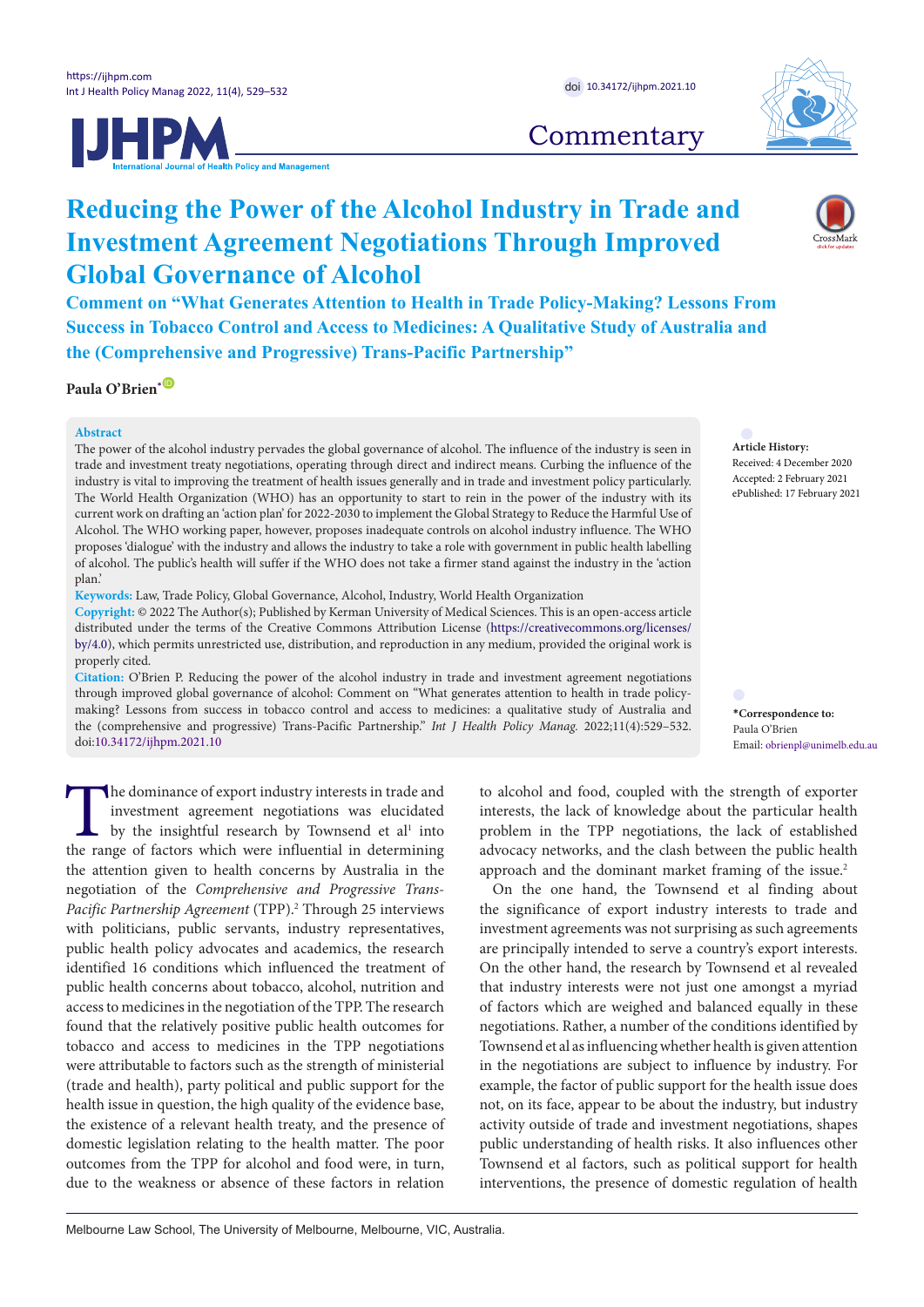issues, and the state's willingness to support greater global governance of the health issue. In this way, Townsend and colleagues' parsing of the factors shaping the TPP negotiations brings transparency to the way in which the industry was able to dominate the conditions for negotiating the TPP – and, arguably, trade and investment agreements in general.

The treatment of alcohol in the TPP makes clear how ubiquitous is the influence of the alcohol industry and the strength of its position in trade and investment agreements. In the TPP, parties agreed to a novel set of provisions around the supplementary labelling of wine and spirits,<sup>3</sup> which Australia has subsequently rolled out into several bilateral trade and investment agreements.4 These provisions favour the alcohol industry and are potentially detrimental to public health, as they require that the industry be allowed to apply governmentmandated information (including health information) on a label which is separate – or supplementary – to the original front or back label. This could mean that health warnings appear on a sticker which is 'squeezed into' some obscure place on the alcoholic beverage container and which therefore lacks the prominence necessary to be effective in communicating vital health information to the consumer. This is problematic as alcohol is a product that is causally connected to more than 200 diseases, conditions and injuries<sup>5</sup> (with at least 25 other diseases and conditions entirely attributable to alcohol)<sup>6</sup> and which caused 3 million deaths (5.3% of all deaths) and 132.6 million disability-adjusted life years (5.1% of all disabilityadjusted life years) worldwide in 2016.7

As noted by Townsend et al, there are strong alcohol exporter interests in Australia, the industry has cultivated good relationships with the government and opposition political parties, and the Minister for Trade is supportive of the alcohol industry. However, the alcohol industry has also actively worked in the domestic policy space to shape public and political views about the risks from drinking and the need for controls on alcohol. The industry seeks to control the 'information environment' to propagate ideas about alcohol as an ordinary commodity, which the majority can enjoy as an everyday part of a happy life, and as being only harmful to the 'sorry few' who drink irresponsibly.<sup>8</sup> The industry also suppresses health risk information.<sup>9</sup> These actions have multiple benefits for the industry: they create willing consumers for their products; they contribute to reluctance to impose regulatory controls on alcohol (at both the domestic and international levels); and they create a view of the alcohol industry as an important economic actor and alcohol as a legitimate domestic export, without regard for the health harms which flow from the product, especially in new markets<sup>10</sup> where an increase in consumption and harm is expected.<sup>11</sup>

Curbing the influence of the alcohol industry is therefore critical to many different efforts to improve the public's health. Townsend et al make important suggestions for ways to limit the power of the industry in trade and investment agreement negotiations. At present, the place of the alcohol industry in global health governance is also under contest in the World Health Organization (WHO), with the outcome

of this contest having implications for alcohol policy at the global and domestic levels, including trade and investment agreements. The WHO is developing 'an action plan'12 to strengthen the implementation of the Global Strategy to Reduce the Harmful Use of Alcohol (Global Alcohol Strategy).<sup>13</sup> The action plan will include recommendations about the global and domestic initiatives which should be adopted to reduce alcohol consumption and related harm. The WHO's Director-General will present the draft action plan to the WHO Executive Board for approval in January-February 2022.<sup>12</sup> A first step in the development of the plan has been the publication by the WHO of a working paper,<sup>7</sup> the consultation around which will inform multiple drafts of the action plan to be released for further comment in 2021.<sup>12</sup>

The decision to embark on the creation of an action plan comes after a failed proposal by some (generally non-alcohol exporting) low- and middle-income countries to the WHO Executive Board to establish a working group to 'review and propose the feasibility of developing an international instrument for alcohol control.'14 The aim was for the working group to take steps towards the negotiation of a treaty on alcohol – a Framework Convention on Alcohol Control, modelled on the Framework Convention on Tobacco Control (FCTC).15 As found in Townsend et al, the existence of a treaty on the health issue of concern was crucial to the TPP negotiations, and the absence of a treaty on alcohol control was a deficit for public health, not filled by the Global Alcohol Strategy. The WHO Executive Board's decision not to pursue the proposal for a working group and to instead opt for 'an action plan' is seen as a missed opportunity for the global governance of alcohol.16 However, the process of creating an action plan can also be seen as a chance to lay the groundwork for the negotiation of a WHO treaty on alcohol in the future. This, as the FCTC was for tobacco and the WHO Doha Declaration on Trade-Related Aspects of Intellectual Property Rights and Public Health was for medicines in the TPP negotiations, would strengthen the public health position on alcohol in future negotiating rounds.

The exclusion of the alcohol industry creates the best conditions for the WHO creating an action plan on alcohol that is effective in achieving the proximate goal of the plan of reducing alcohol-related consumption and harm. It also has the potential to shift the power of the industry more generally in the WHO, which is vital to building the pathway to an alcohol treaty. But, in my view, removing the alcohol industry from the WHO has more far-reaching consequences at the global and domestic level, including for trade and investment policy. One of the most important contributions made by the FCTC has been to delegitimise the global tobacco industry.<sup>17</sup> This diminution in the tobacco industry's standing and power lessens its influence in global and domestic policy-making processes, including over the factors influencing trade and investment treaty negotiations as identified by Townsend et al. The inclusion of the 'tobacco carve-out' from the investment chapter of the TPP speaks to the parties' sidelining of the tobacco industry, a position which is formally reflected in article 5.3 of the FCTC, which states that, 'in setting and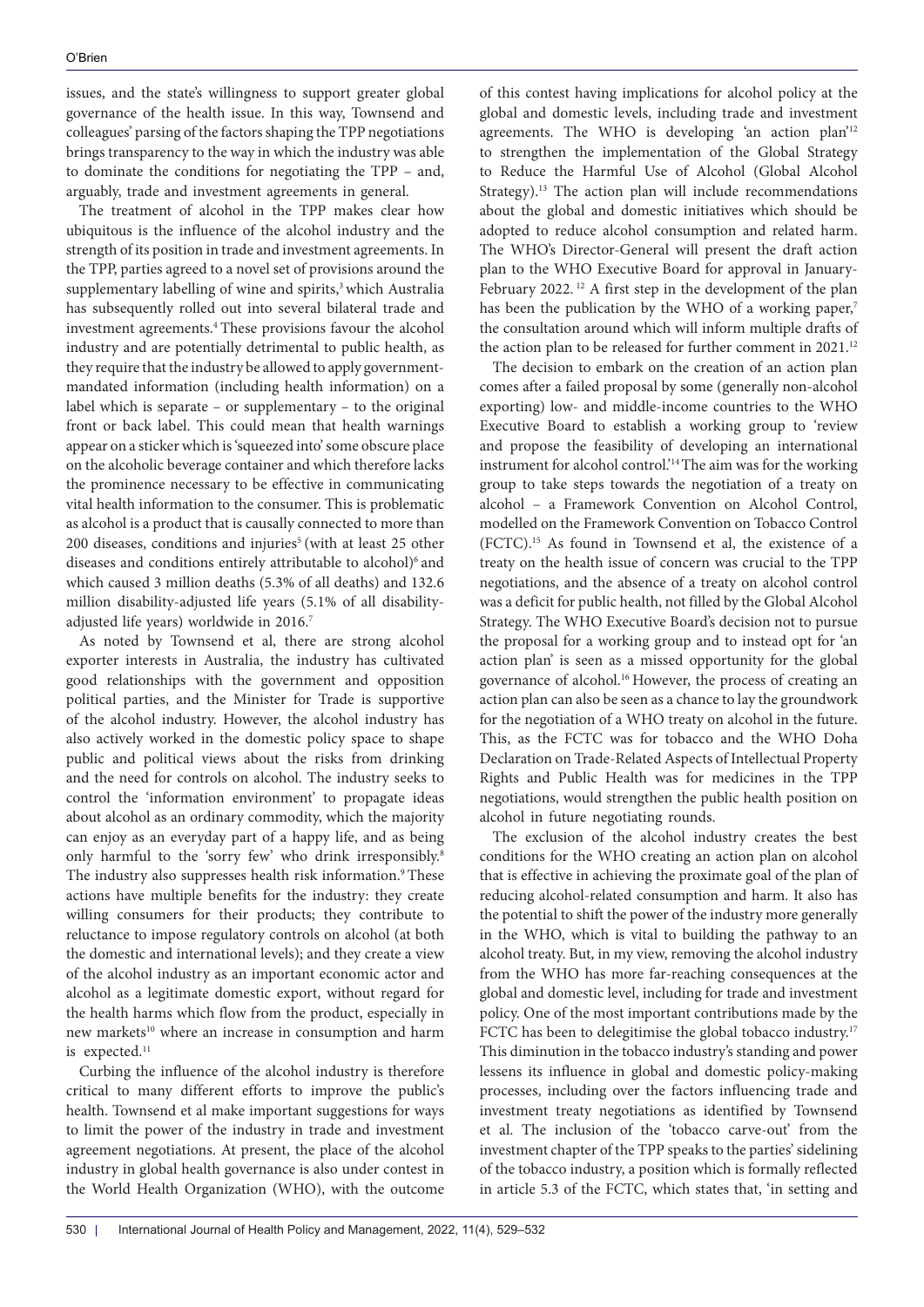implementing their public health policies with respect to tobacco control, Parties shall act to protect these policies from commercial and other vested interests of the tobacco industry in accordance with national law.'<sup>18 19</sup>

Unfortunately, the WHO has, to date, not adopted the same approach to the alcohol industry as it has for the tobacco industry. The working paper issued by the WHO to initiate the development of the action plan on alcohol envisages 'dialogue' between the WHO Secretariat and economic actors 'on how they can best contribute to the reduction of alcoholrelated harm within their core roles.'7 It is also proposed that economic actors 'ensure, within co-regulatory frameworks, the availability of easily-understood consumer information on the labels of alcoholic beverages (including composition, age limits, health warning and contraindications for alcohol use)," suggesting that it is appropriate for states to allow the alcohol industry to determine aspects of public health labelling. This has not been a successful strategy in the past in Australia.20 The WHO's attempts to remove the industry from the action plan are, so far, inadequate, although it has 'invited' the industry to 'abstain from interfering with alcohol policy development and evaluation.'7 There is strong civil society opposition to the WHO proposal regarding the role of industry, including from the Global Alcohol Policy Alliance, which argues $21$ :

*"[A]lcohol industry entities (producers, distributors, retailers, etc) are listed [in the WHO working paper] as stakeholders in equal standing alongside civil society and other UN [United Nations organisations. This is inappropriate, given their inherent conflict of interest and long record of influence undermining effective alcohol policies, including in low- and middle-income countries...The alcohol industry should, instead, be addressed in a separate section with due regard to conflict of interest toward safeguarding public health."*

The WHO is the lead health agency in the UN system. The power and influence which it accords to the alcohol industry has repercussions across global health governance, including in the World Trade Organization, in regional and bilateral trade and investment treaties, and at the domestic level for each WHO member state. The TPP was a chapter in a long history of alcohol industry political and legal dominance at the international level.<sup>22</sup> The WHO's action plan on alcohol, both in terms of the process followed to create the plan and the content ultimately included in the plan, represent an opportunity for the WHO to start reining in the power of the alcohol industry. By removing the cloak of legitimacy from the alcohol industry, the WHO would make a major contribution to weakening the control of the alcohol industry over many of the factors which Townsend et al show are significant, and in enabling concerns about alcohol's impacts on the public health to assume a more central position in domestic policy, including in trade and investment agreement negotiations.

## **Acknowledgements**

I acknowledge the assistance of my research assistant, Eliza Waters.

**Ethical issues** Not applicable.

### **Competing interests**

Author declares that she has no competing interests.

#### **Author's contribution**

PO is the single author of the paper.

#### **References**

- 1. Townsend B, Friel S, Schram A, Baum F, Labonté R. What generates attention to health in trade policy-making? Lessons from success in tobacco control and access to medicines: a qualitative study of Australia and the (comprehensive and progressive) Trans-Pacific Partnership. *Int J Health Policy Manag*. 2021;10(10):613-624. doi:[10.34172/ijhpm.2020.80](https://doi.org/10.34172/ijhpm.2020.80)
- 2. Comprehensive and Progressive Agreement for Trans-Pacific Partnership. Department of Foreign Affairs and Trade (Australia) website. [https://www.](https://www.dfat.gov.au/sites/default/files/tpp-11-treaty-text.pdf) [dfat.gov.au/sites/default/files/tpp-11-treaty-text.pdf](https://www.dfat.gov.au/sites/default/files/tpp-11-treaty-text.pdf). Published 2018. Accessed December 3, 2020.
- 3. O'Brien P, Gleeson D, Room R, Wilkinson C. Marginalising health information: implications of the Trans-Pacific Partnership Agreement for alcohol labelling. *Melb Univ Law Rev*. 2017;41(1):341-391.
- 4. Gleeson D, O'Brien P. Alcohol labelling rules in free trade agreements: advancing the industry's interests at the expense of the public's health. *Drug Alcohol Rev*. 2021;40(1):31-40. doi[:10.1111/dar.13054](https://doi.org/10.1111/dar.13054)
- 5. Rehm J, Shield KD. Global alcohol-attributable deaths from cancer, liver cirrhosis, and injury in 2010. *Alcohol Res*. 2013;35(2):174-183.
- 6. Shield KD, Parry C, Rehm J. Chronic diseases and conditions related to alcohol use. *Alcohol Res*. 2013;35(2):155-173.
- 7. World Health Organization (WHO). *Working Document for Development of an Action Plan to Strengthen Implementation of the Global Strategy to Reduce the Harmful Use of Alcohol*. WHO; 2020.
- 8. Room R. Addiction and personal responsibility as solutions to the contradictions of neoliberal consumerism. *Crit Public Health*. 2011; 21(2):141-151. doi:[10.1080/09581596.2010.529424](https://doi.org/10.1080/09581596.2010.529424)
- 9. Petticrew M, Maani Hessari N, Knai C, Weiderpass E. How alcohol industry organisations mislead the public about alcohol and cancer. *Drug Alcohol Rev*. 2018;37(3):293-303. doi[:10.1111/dar.12596](https://doi.org/10.1111/dar.12596)
- 10. Schram A, Aisbett E, Townsend B, Labonté R, Baum F, Friel S. Toxic trade: the impact of preferential trade agreements on alcohol imports from Australia in partner countries. *Addiction*. 2020;115(7):1277-1284. doi:[10.1111/add.14925](https://doi.org/10.1111/add.14925)
- 11. Manthey J, Shield KD, Rylett M, Hasan OSM, Probst C, Rehm J. Global alcohol exposure between 1990 and 2017 and forecasts until 2030: a modelling study. *Lancet*. 2019;393(10190):2493-2502. doi:[10.1016/](https://doi.org/10.1016/s0140-6736(18)32744-2) [s0140-6736\(18\)32744-2](https://doi.org/10.1016/s0140-6736(18)32744-2)
- 12. WHO to Accelerate Action to Reduce the Harmful Use of Alcohol. WHO website. [https://www.who.int/news/item/28-03-2020-who-to-accelerate](https://www.who.int/news/item/28-03-2020-who-to-accelerate-action-to-reduce-the-harmful-use-of-alcohol)[action-to-reduce-the-harmful-use-of-alcohol.](https://www.who.int/news/item/28-03-2020-who-to-accelerate-action-to-reduce-the-harmful-use-of-alcohol) Updated December 2, 2020. Accessed February 1, 2021.
- 13. World Health Organization (WHO). Global Strategy to Reduce the Harmful Use of Alcohol. WHO; 2010.
- 14. International Mechanisms for Alcohol Control: Draft Decision Proposed by the Delegations of Bangladesh, Bhutan, Indonesia, Iran, Sri Lanka, Thailand and Vietnam. World Health Organization Executive Board. Drafted January 24, 2020.
- 15. Room R, Cisneros Örnberg J. A framework convention on alcohol control: getting concrete about its contents. *Eur J Risk Regul*. 2020:1-11. doi:[10.1017/err.2020.73](https://doi.org/10.1017/err.2020.73)
- 16. Casswell S, Rehm J. Reduction in global alcohol-attributable harm unlikely after setback at WHO Executive Board. *Lancet*. 2020;395(10229):1020- 1021. doi:[10.1016/s0140-6736\(20\)30476-1](https://doi.org/10.1016/s0140-6736(20)30476-1)
- 17. Zhou S, Liberman J. The Global Tobacco Epidemic and the WHO Framework Convention on Tobacco Control–the contributions of the World Health Organization's first convention to global health law and governance. In: Burci GL, Toebes B, eds. *Research Handbook on Global Health Law*. Cheltenham, UK: Edward Elgar; 2018:340-389.
- 18. World Health Organization (WHO). *WHO Framework Convention on Tobacco Control*. WHO website. [https://www.who.int/tobacco/framework/](https://www.who.int/tobacco/framework/download/en/) [download/en/.](https://www.who.int/tobacco/framework/download/en/) Accessed December 3, 2020. Published 2005.
- 19. Fooks GJ, Smith J, Lee K, Holden C. Controlling corporate influence in